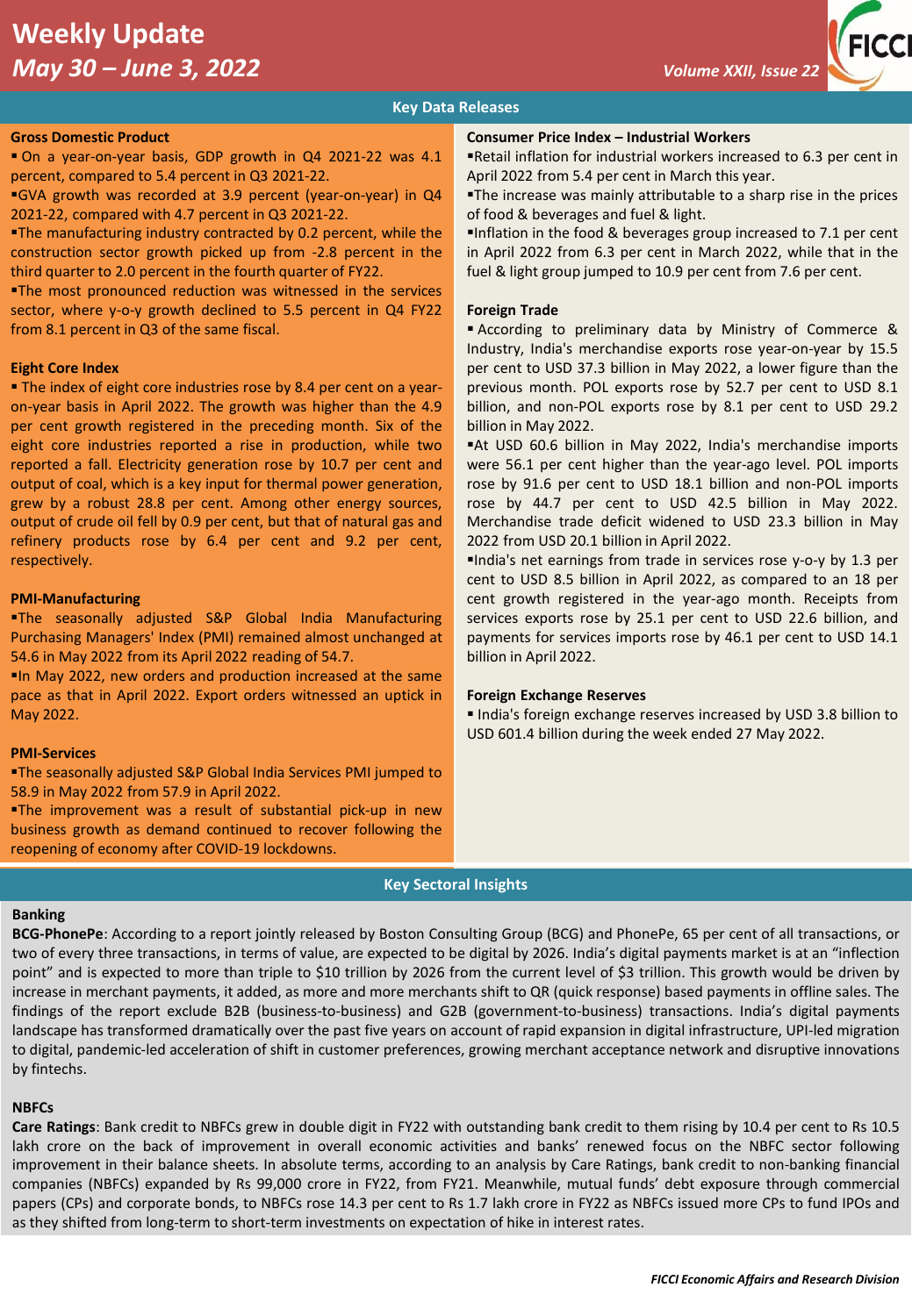# **Weekly Update**  *May 30 – June 3, 2022*



▪India recorded its highest-ever textiles and apparel exports in the financial year 2021-22 at USD 44.4 billion. The exports tally, which also includes handicrafts, indicates a substantial increase of 41 per cent and 26 per cent over corresponding figures in FY21 and FY20, respectively. USA was the top export destination for the country's textiles and apparel shipments accounting for 27 per cent share, followed by the European Union (18 per cent), Bangladesh (12 per cent) and UAE (6 per cent).

▪Reflecting its growing popularity and adoption, the value of transactions on the Unified Payments Interface (UPI) crossed a new milestone of ₹10-lakh crore in May 2022. As many as 595 crore transactions worth ₹10.41-lakh crore were processed on the UPI platform in May this year from 558 crore payments of ₹9.83-lakh crore in April 2022, according to data released by the National Payments Corporation of India.

Record green energy output reduced Indian dependence on coal in May, despite 23.5% growth in power demand, contributing to a rise in utilities' coal inventories. The share of renewable energy sources in power output rose to 14.1% in May from 10.2% in April. Coal made room for it, dropping to 72.4% of Indian generation from 76.8%. Coal's share was still higher than its 70.9% of May 2021, however.

▪Banks' non-food credit grew at 11.3 per cent in April 2022 as compared to 4.7 per cent a year ago, according to RBI data. Loans to agriculture and allied activities continued to grow at 10.6 per cent in April as against a rise of 10.7 per cent in the year-ago month, according to the RBI's Sectoral Deployment of Bank Credit - April 2022. Growth in advances to industry stood at 8.1 per cent in the month from a contraction of 0.4 per cent in April 2021. Size-wise, credit to medium industries registered a growth of 53.5 per cent in April 2022 as against 44.8 per cent last year. Credit to micro and small industries rose 29 per cent from 8.7 per cent, while credit to large industries recorded a growth of 1.6 per cent against a contraction of 3.6 per cent in April 2021, the data showed.

▪Aggregate net sales and net profits of auto companies rose 12 per cent and 15 per cent, respectively, year-on-year in the quarter-ended March even as the chip shortage, a steep increase in raw material prices, and the demand slowdown facing a few segments have crimped margins. Nonetheless, automakers expect margins to remain under pressure because the chip shortage.

**The India Meteorological Department (IMD) has revised the forecast** for the 2022 southwest monsoon season upwards to 103 per cent of the long period average (LPA). In April 2022, the agency had predicted rainfall to be 99 per cent of the LPA.

# **Upsides Downsides**

▪Consumer sentiments fell sharply in the last week of May, more so in rural India than urban, on the back of export ban on wheat and sugar and higher inflation, the Centre for Monitoring Indian Economy said. According to the CMIE data, the index of consumer sentiments (ICS) tanked by 9.4% in the week ended May 29. While the ICS fell by 5.9% in urban regions, the fall was much steeper by 11.4% in rural regions.

.The government's wheat procurement in the current year fell by more than 54% on year to 18.65 million tonne (mt). With an arrival of only around 81,000 tonne of wheat in mandis (until May 31, 2022) mostly in Uttar Pradesh and Madhya Pradesh, purchase of the grain by the Food Corporation of India (FCI) and other agencies at the Minimum Support Price may not touch 19 mt against 43.34 mt purchased last year during rabi marketing season (April-June).

▪India's consumption of diesel, or high-speed diesel (HSD), declined by 7 per cent on a month-on-month (m-o-m) basis to 7.2 million tonnes (mt) in April, largely as high prices of the key transport fuel impacted demand. The consumption of liquefied petroleum gas (LPG), or cooking gas, too declined 12 per cent during the month to 2.2 mt, which analysts attribute to the price increase.

▪Resources raised by India Inc via external commercial borrowings (ECBs) dwindled sharply to \$361.6 million in April 2022 with interest rates in advanced economies going up. Indian corporates had raised \$2.368 billion in April 2021 and \$5.029 billion in March 2022 via the ECB route due to relatively lower global interest rates.

▪Area sown under kharif crops was reported at 5.9 million hectares as of 3 June 2022, according to the data released by the Department of Agriculture & Farmers' Welfare. This is 17.8 per cent lower than the area covered during the corresponding period last year. Acreage under rice decreased by 5.9 per cent to 0.2 million hectares and that under coarse cereals also decreased by 6.7 per cent to 0.2 million hectares.

▪Goods and services tax (GST) collections slipped below the Rs 1.5 trillion mark in May. India saw gross GST collections of Rs 1.41 trillion during the month. However, the collections in May are 44 per cent higher than the same month in 2021. In April, GST collections had touched a record high of Rs 1.68 trillion, surpassing the Rs 1.5-trillion mark for the first time.

▪Steel prices have crashed to ₹64,000-65,000 a tonne from ₹71,000 last month on expectation of a supply glut on levy of 15 per cent export duty. Prices were hovering at ₹76,000 a tonne in April. Markets expect steel prices to touch ₹60,000 a tonne next month and drop to ₹55,000 in August but may not touch ₹ 40,000-45,000-level seen during the peak Covid pandemic times.